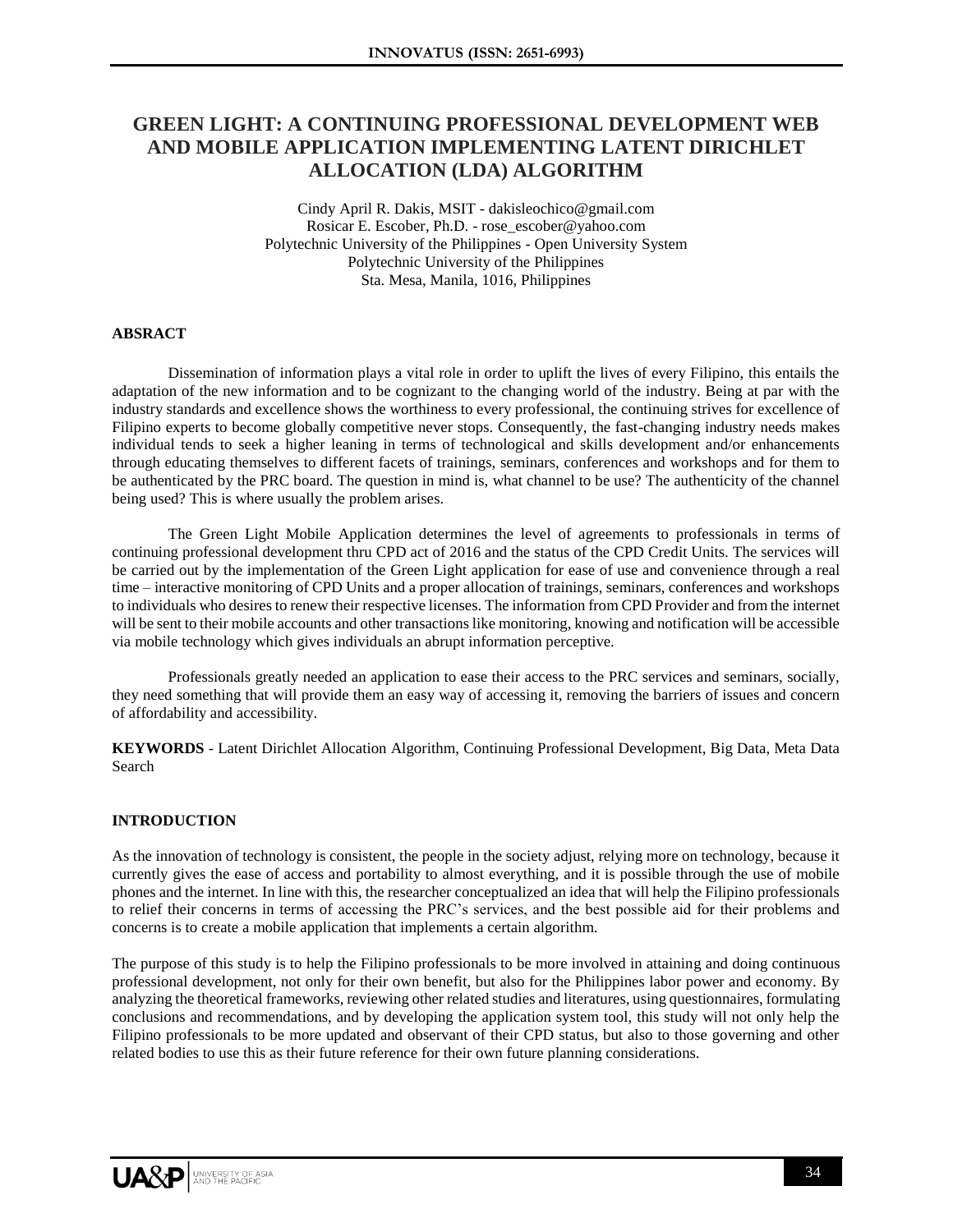## **LITERATURE REVIEW**

## **Continuing Education as a Whole**

Studying never ends after graduation. Meaning, those people who are professionals or to those who are working in the field of their expertise never stops studying, learning or adapting new skills and knowledge relating to their profession. Others may see it as a waste of time, or unnecessary, but continuing education as a professional is important, particularly to those professionals who needs to adapt to the new trends of their profession, and also to those professionals who need post-license in order to give services and to continue their profession.

Continuing education according to Ramachandran (2016), continuing education is any extension of openings for reading, learning and training to professionals that are currently following their completion of or withdrawal from full time schooling. He also emphasized that continuing education is important so that the job aspirants are updated to the current trends of the technology, as the innovation for it is rapidly going off the charts. Also, he said that the continuing education is significant to those professionals that are in the field of fast changing industries.

## **Continuing Education in the Philippines**

Continuing education in the Philippines can also be described as the other countries describes it, that for every country wants their locally produced professionals to be well-knowledgeable and equipped with the right skills and learnings in relation to their specific filed of expertise, so they help within the community, for their country, and to be globally competitive. But still, there is a difference of acceptance within the group of professionals in the Philippines, in terms of agreeing with the concept of continuing education.

San Luis (2017) mentioned that employers nowadays require, or if not really, prefer professionals that has specific skill set and has qualification to a specific body of knowledge institutions. For example, a project manager who are certified by PMPs.

But in order to achieve this kind of certifications, Filipino professionals must invest for it, meaning, they should pay the price that will deserve the certification. Continuing education is not really an issue for the Filipino professionals, but since mostly of the CPD programs are expensive, it lacks the interest of the professionals to continue education.

## **Algorithms used to match professionals with available accredited trainings**

#### **Similar algorithms and their unique differences**

Based on the gathered data, the matched technique needed to use is the topic modeling. Topic modeling is a powerful approach for analysis of a large collection of documents. According to Barde et al. (2017), it is used for finding hidden structure from the collection of a document. A topic contains a group of words that often occurs together. Topic modeling can differentiate across the uses of words with dissimilar meanings and link words with the same context. There are 4 methods of topic modeling which includes Latent Semantic Indexing (LSI), Vector Space Model (VSM), Probabilistic Latent Semantic Analysis (PLSA) and Latent Dirichlet Allocation (LDA).

Selivanov (2017) explained the topic modeling as a technique to obtain conceptualize topics from a collection of documents. He discussed the features between the Latent Semantic Analysis and the Latent Dirichlet Allocation. The Latent Semantic Analysis is easy to train, tune and usually work fine in downstream task such as regression, classification, similarity-search and clusterization in a small collection of documents while the Latent Dirichlet Allocation can be quite fast to train in a very large collection of documents.

## **Theory and Application of Big Data**

Zerhari (2015), big data is typically described by three features called 3Vs (Volume, Velocity and Variety). It concerns to data that are too big, dynamic and difficult. In this framework, data are hard to manage, capture, store and evaluate using old-fashioned data management tools. Therefore, the new conditions executed by Big Data present important tests at different level, comprising data clustering.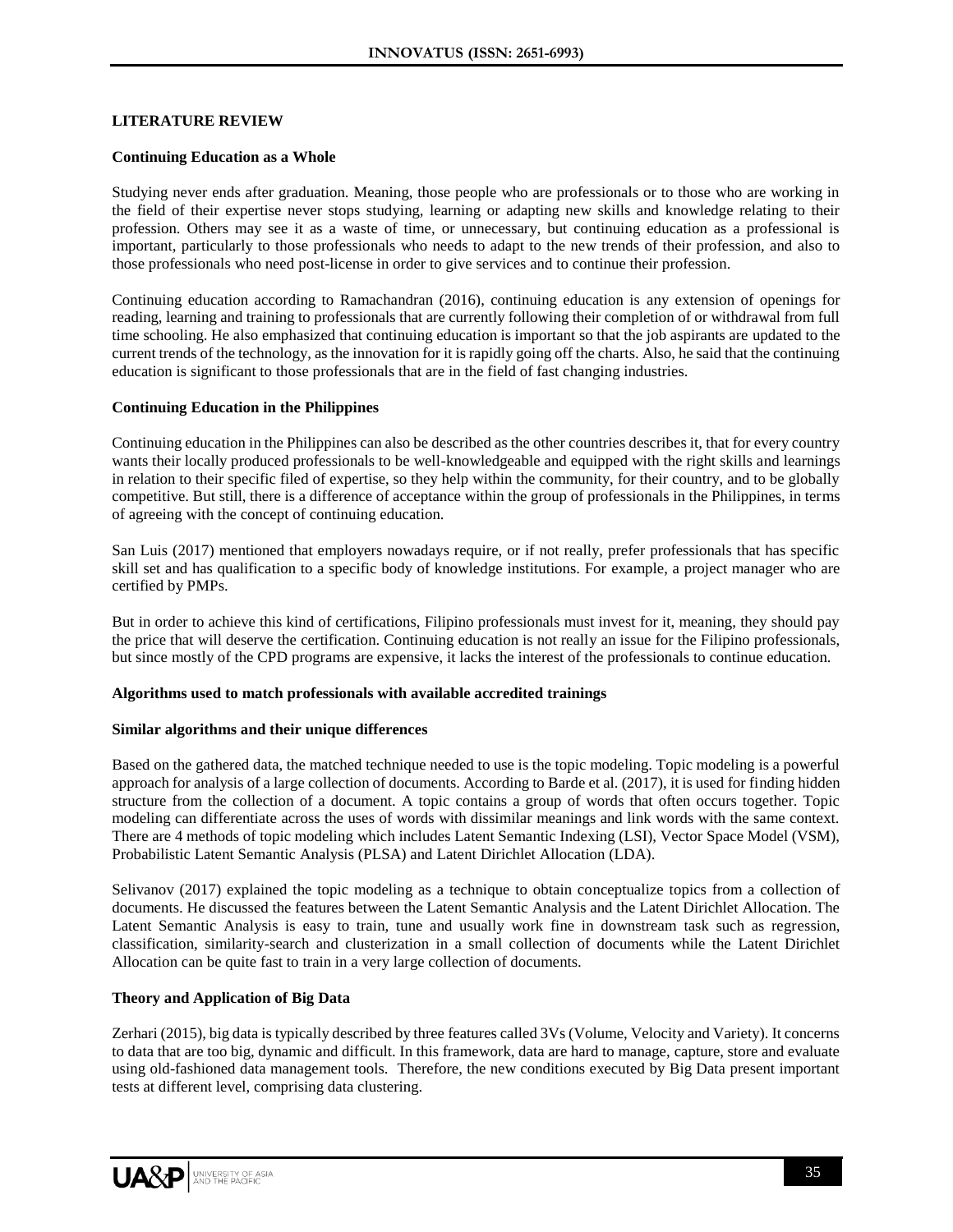Satell (2013) discussed why big data matters to all of us. According to him, big data can generate big brainstorms and very important because it will change how we manage our business. Nowadays, millennials business leaders trusted on "scientific" studies and "statistical significance" to conclude what data could believe. Currently, technology is creating those expectations obsolete and the practice of an organization will never be the similar.

## **Use of the selected algorithm in Big Data**

The selected technique in topic modeling for Big Data is the Latent Dirichlet Allocation that can generate statistical model matched to use in this research. Discussed on the research of Maier et. al. (2018), their research goal is to make Latent Dirichlet Allocation topic modelling more available to communication researchers and to guarantee agreement into disciplinary standards. According to them, using LDA to textual data, researchers require to undertake four major challenges that modify these conditions: (a) adequate selection of model parameters, including the number of topics to be generated (b) appropriate pre- processing of the text collection (c) the process of validly interpreting the resulting topics and (d) evaluation of the model's reliability.

Accumulated from the study conducted by Nikolenko et. al. (2014), the study entitled "Measuring Topic Quality in Latent Dirichlet Allocation" explained that Latent Dirichlet Allocation is the modern model of choice for topic modeling. It is an approach to text classification as one document belong to one topic. It also a probabilistic model that can extracts topics from the corpus of documents and the quality of LDA shows better.

## **Meta Data Search**

Based on the conducted study of Hemminger B. and Saelim, B. (N.D.), the researchers have usually used bibliographic files to seek out information. Today, the full- text of resources is progressively open for searching, and more researchers are presenting full-text searches. Meaningfully more articles were exposed via full-text searching; however, the accuracy of full-text searching also is pointedly lower than that of metadata searching. Specific features of articles connected with higher significance ratings. By using the number of hits of the search term in the full-text to rank the importance of the article, performance of full-text searching was improved so that both recall, and precision were as good as or better than that for metadata searching. This suggests that full-text searching alone may be sufficient, and that metadata searching as a surrogate is not necessary.

## **METHODOLOGY**

#### **Sources of Data**

The population used in this study comes from the selected different universities around Metro Manila area. The population selected are licensed professionals that are regulated by the PRC. The researcher used purposive sampling to accumulate the data needed for the said study. The researcher selects the professionals that are licensed and those who are continuing their education to answer the given questionnaire. The researcher also used the datasets that contains the list of seminars obtained from the PRC.

#### **Research Instrument**

The researcher used the questionnaire as the primary instrument in conducting the study which includes the different certain questions. The questionnaire is designed to get the percentage or the total assessment of the PRC services, the evaluation of the benefits of continuing education, and the level of acceptance of the proposed system.

#### **Respondents' Profile**

The respondents' professional profile and level of agreement in implementing an online CPD application system tool is determined by the evaluation of the following tables, namely: Table 1, 2 and 3.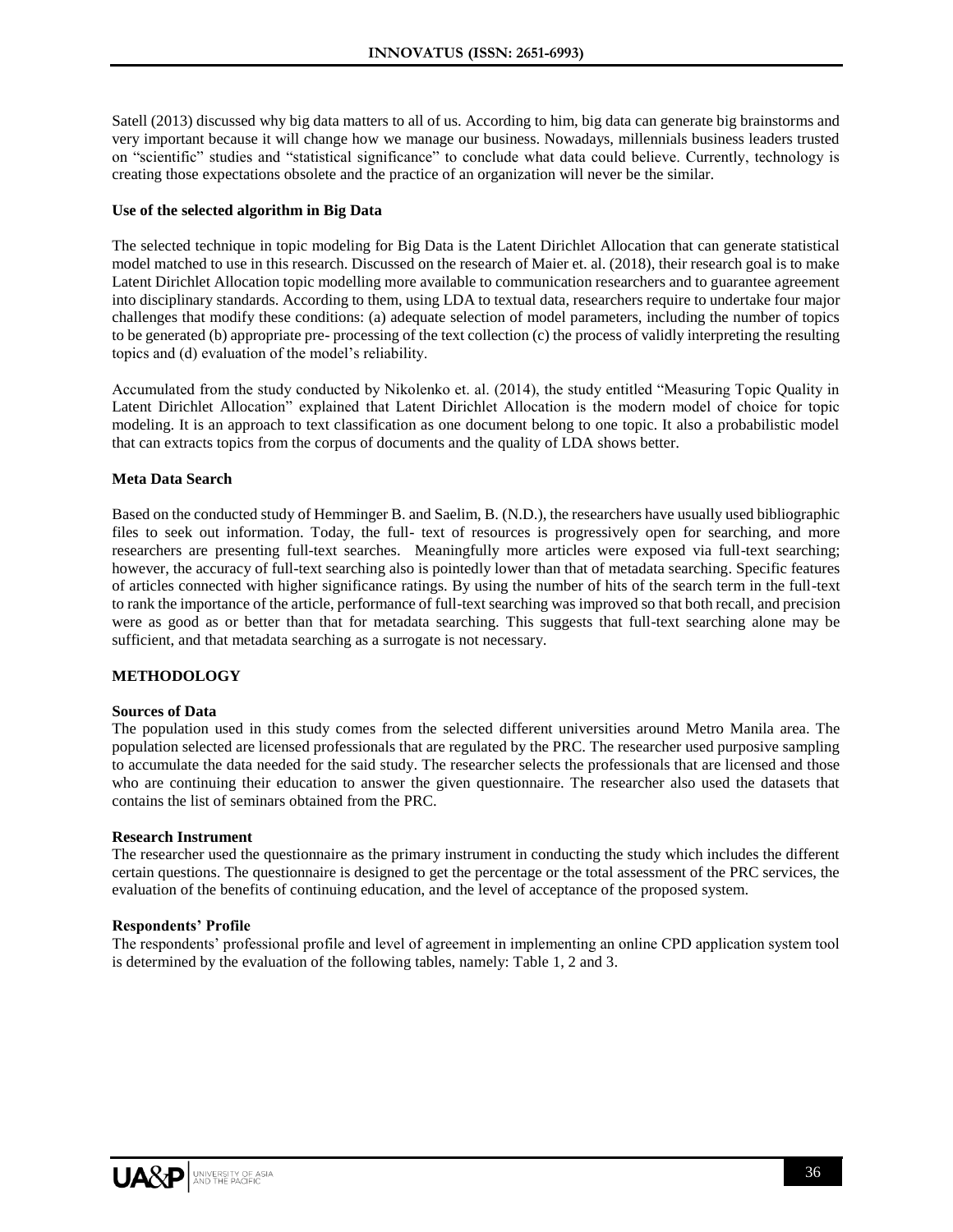|                    | <b>Frequency</b> | Percent | Rank |
|--------------------|------------------|---------|------|
| $<$ 1 year         | 20               | 20%     |      |
| 1-3 years          | 36               | 36%     |      |
| 4-6 years          | 27               | 27%     |      |
| $7-10$ years       | 12               | 12%     |      |
| more than 10 years |                  | 5%      |      |
| Total              | 100              | 100%    |      |

|  |  | Table 1. Length of time as a Professional Identification Cardholder |  |
|--|--|---------------------------------------------------------------------|--|
|  |  |                                                                     |  |

Based on the accumulated data from the respondents, the highest computed percentage is 36, ranked as number one, which are professional working around 1-3 years, while the lowest computed percentage is 5, ranked as number five, which are those professionals that are working more than years.

|  |  |  |  |  |  | Table 2. In favor of upgrading knowledge and skills as a prerequisite to license renewal |
|--|--|--|--|--|--|------------------------------------------------------------------------------------------|
|  |  |  |  |  |  |                                                                                          |

|       | <b>Frequency</b> | Percent | Rank |
|-------|------------------|---------|------|
| Yes   | 66               | 66%     |      |
| No    | 34               | 34%     |      |
| Total | 00               | 100%    |      |

Based on the accumulated data from the respondents, the highest computed percentage is 66, ranked as number one, which are professionals that are in favor, while the lowest computed percentage is 34, ranked as number two, which are those professionals that are not in favor.

|       | <b>Frequency</b> | Percent | Rank |
|-------|------------------|---------|------|
| Yes   |                  | 83%     |      |
| No    |                  | 7%      |      |
| Total | 90               | 100%    |      |

#### **Table 3. In favor of renewing their license online if given a chance**

Based on the accumulated data from the respondents, the highest computed percentage is 83, ranked as number one, which are those in favor of online renewing license, while the lowest computed percentage is 17, which are those who's not in favor of online renewal licensing.

#### **Data Case Analysis**

The following statistical tools was used to give meaning to the data to be gathered:

1. Frequency and Percentage – this statistical technic was utilized to determine the demographic profile of the respondents of the study.

$$
\sum = \frac{fx}{n}
$$
 Where:  
 p = percentage  
 f = frequency  
 n = total number of respondents

2. Weighted Mean – this statistical technique was used to weigh the answers of the respondents pertaining to every question that was asked on the survey questionnaire except from the respondent's profile.

$$
p=\frac{f}{n}\times 100
$$

Where:  $f = frequency$  $x =$  corresponding verbal interpretation  $n =$  total number of respondents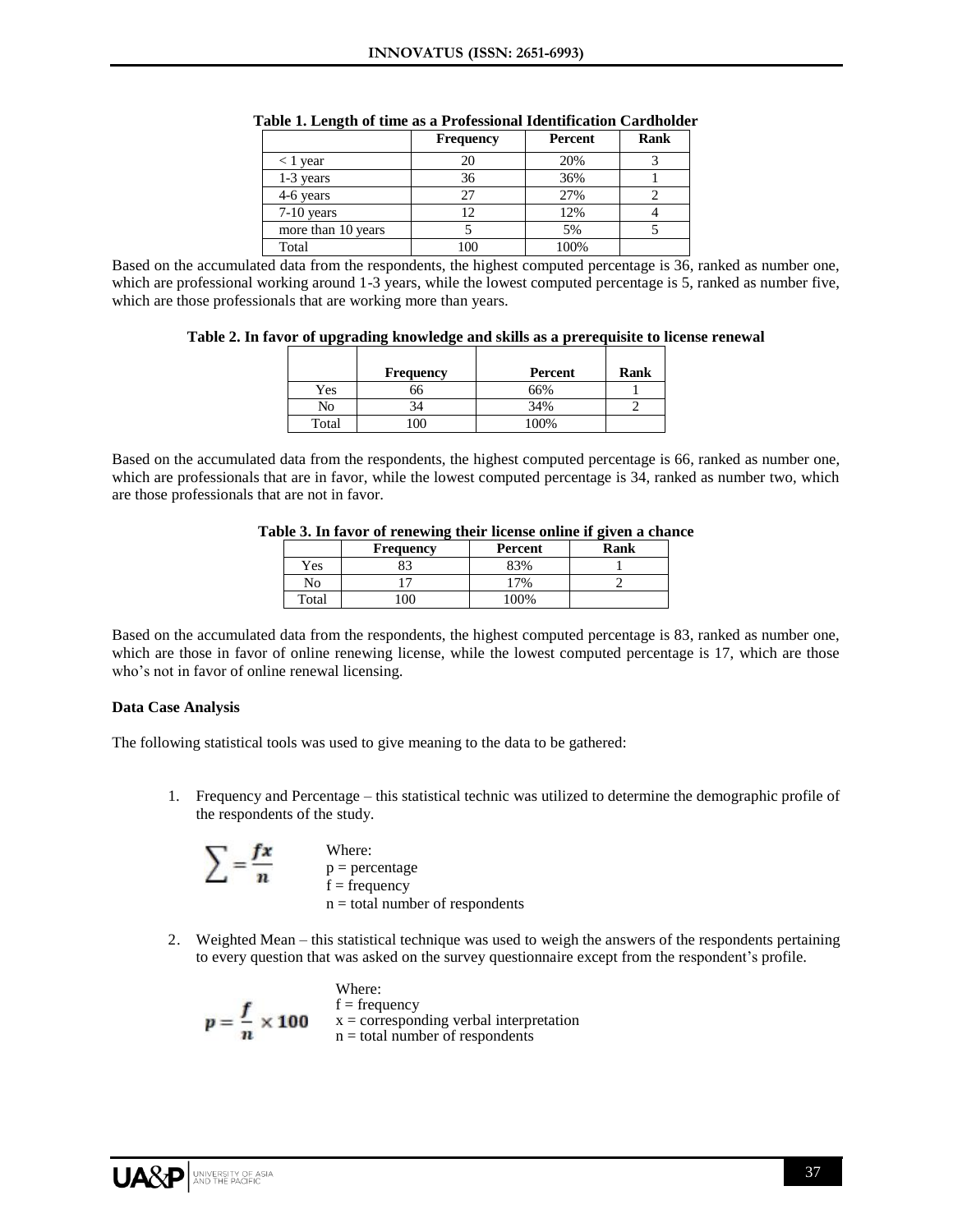#### **RESULTS AND DISCUSSIONS**

1. Level of Agreement of the Respondents on the Benefits of Continuing Education Thru CPD Law Implementation.

Based on the evaluation of the respondents, the researcher has analyzed that the professional's diversity between an employer and an employee affected on how they answered the survey. By letting the respondents to freely manipulate the said application, and by analyzing their preferences, the researcher conclude that most of the professionals, both employer and employee agreed on the benefits of continuing education thru CPD law implementation. the highest computed mean is 4.45, ranked as number one, which are employers that agrees on the benefit, while the lowest computed mean is 4.37, ranked as number two, which are those employees that agrees on the benefits. Overall, a total of computed mean 4.40, which defines that both parties agrees on the benefits of continuing education thru CPD law implementation.

2. The respondents' level of agreement on the issues and concerns on the implementation of the CPD Law.

Based on the accumulated data from the respondents, the highest computed mean is 4.34, ranked as number one, which is the difficulty of affordability, while the lowest computed mean is 4.22, ranked as number four, which is the difficulty of access in far- flung areas. Based on the evaluation of the respondents, the researcher concludes that most of the professionals agreed that the main issue and concern in the implementation of the CPD law is the affordability and accessibility of seminars and other PRC services, like renewal of license.

3. The respondents' level of agreement on the acceptability of the developed solution in terms of Efficiency; Reliability; usability; and Functionality.

The data gathered in terms of the level of agreement on the acceptability of the developed solution in terms of Efficiency; Reliability; usability; and Functionality, the highest computed mean is 4.50, ranked as number one, which is the functionality, while the lowest computed mean is 4.42, ranked as number four, which is the efficiency. Overall, the computed mean is 4.46, which is agree. Based on the evaluation of the respondents the professionals agree to the use of the proposed application, realizing the benefit they can receive from it.

## **CONCLUSIONS AND RECOMMENDATIONS**

- 1. The researcher highly recommends the implementation of the Green Light Application, as it aids the concerns of most of the professionals.
- 2. The researcher highly recommends having more research about the different applications of the said study.
- 3. The researcher highly recommends the provision of awareness to the continuing professionals for them to be fully knowledgeable in their current state as a CPD compliant.
- 4. The researcher highly recommends the use of Latent Dirichlet Allocation algorithm in terms of big data and meta-data mining, as it produce numerous and quality data in just seconds, applicable for mining in documents, articles, and the likes.
- 5. The researcher recommends the Green Light application developers to improve updates with consideration to security of user access, making it more reliable and robust from malicious intents.
- 6. The researcher highly recommends the users of the system to study the flow of the system and determine if there are some bugs to fix or improvements to give.
- 7. The researcher recommends this study and its developed application to be accepted and to be used by the PRC itself.